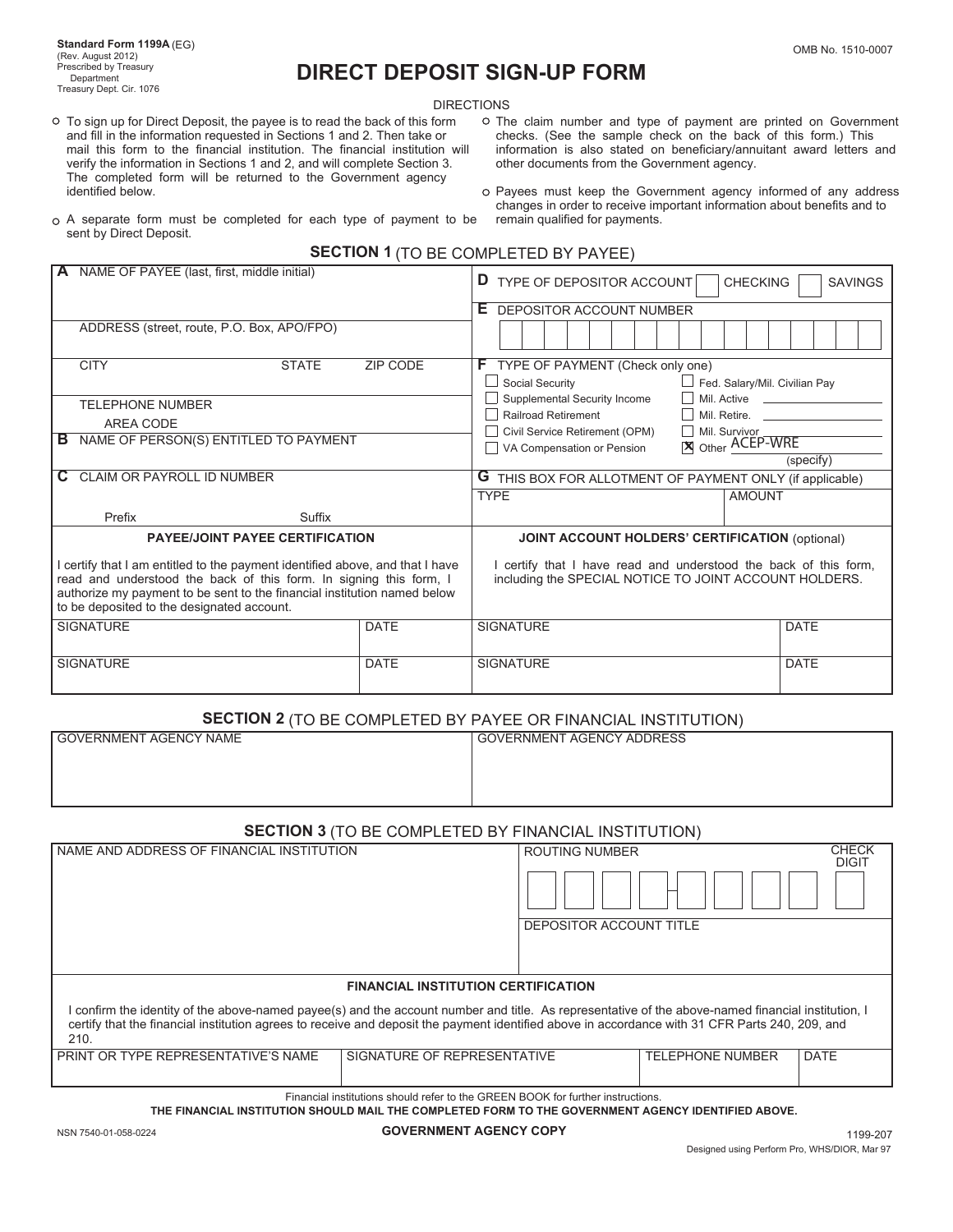## **Department Construct DEPOSIT SIGN-UP FORM**

**DIRECTIONS** 

- and fill in the information requested in Sections 1 and 2. Then take or checks. (See the sample check on the back of this form.) This mail this form to the financial institution. The financial institution will information verify the information in Sections 1 and 2, and will complete Section 3. The completed form will be returned to the Government agency identified below.
- O To sign up for Direct Deposit, the payee is to read the back of this form O The claim number and type of payment are printed on Government and fill in the information requested in Sections 1 and 2. Then take or checks. ( information is also stated on beneficiary/annuitant award letters and other documents from the Government agency.
	- o Payees must keep the Government agency informed of any address changes in order to receive important information about benefits and to
- $\circ$  A separate form must be completed for each type of payment to be sent by Direct Deposit.
	- **SECTION 1** (TO BE COMPLETED BY PAYEE)

| A NAME OF PAYEE (last, first, middle initial)                                                                                                                                                                                                                               |             | <b>D</b> TYPE OF DEPOSITOR ACCOUNT<br><b>CHECKING</b><br><b>SAVINGS</b>                                                    |              |  |
|-----------------------------------------------------------------------------------------------------------------------------------------------------------------------------------------------------------------------------------------------------------------------------|-------------|----------------------------------------------------------------------------------------------------------------------------|--------------|--|
|                                                                                                                                                                                                                                                                             |             | E DEPOSITOR ACCOUNT NUMBER                                                                                                 |              |  |
| ADDRESS (street, route, P.O. Box, APO/FPO)                                                                                                                                                                                                                                  |             |                                                                                                                            |              |  |
| <b>CITY</b><br><b>STATE</b>                                                                                                                                                                                                                                                 | ZIP CODE    | F TYPE OF PAYMENT (Check only one)                                                                                         |              |  |
|                                                                                                                                                                                                                                                                             |             | Social Security<br>Fed. Salary/Mil. Civilian Pay                                                                           |              |  |
| <b>TELEPHONE NUMBER</b>                                                                                                                                                                                                                                                     |             | Supplemental Security Income                                                                                               |              |  |
| <b>AREA CODE</b>                                                                                                                                                                                                                                                            |             | Railroad Retirement                                                                                                        | Mil. Retire. |  |
| NAME OF PERSON(S) ENTITLED TO PAYMENT<br>в                                                                                                                                                                                                                                  |             | Mil. Survivor<br>Civil Service Retirement (OPM)                                                                            |              |  |
|                                                                                                                                                                                                                                                                             |             | X Other ACEP-WRE<br>□ VA Compensation or Pension                                                                           |              |  |
|                                                                                                                                                                                                                                                                             |             |                                                                                                                            | (specify)    |  |
| CLAIM OR PAYROLL ID NUMBER                                                                                                                                                                                                                                                  |             | <b>G</b> THIS BOX FOR ALLOTMENT OF PAYMENT ONLY (if applicable)                                                            |              |  |
|                                                                                                                                                                                                                                                                             |             | <b>TYPE</b><br><b>AMOUNT</b>                                                                                               |              |  |
| Prefix<br>Suffix                                                                                                                                                                                                                                                            |             |                                                                                                                            |              |  |
| <b>PAYEE/JOINT PAYEE CERTIFICATION</b>                                                                                                                                                                                                                                      |             | <b>JOINT ACCOUNT HOLDERS' CERTIFICATION (optional)</b>                                                                     |              |  |
| certify that I am entitled to the payment identified above, and that I have<br>read and understood the back of this form. In signing this form, I<br>authorize my payment to be sent to the financial institution named below<br>to be deposited to the designated account. |             | I certify that I have read and understood the back of this form,<br>including the SPECIAL NOTICE TO JOINT ACCOUNT HOLDERS. |              |  |
| <b>SIGNATURE</b>                                                                                                                                                                                                                                                            | <b>DATE</b> | <b>SIGNATURE</b>                                                                                                           | <b>DATE</b>  |  |
|                                                                                                                                                                                                                                                                             |             |                                                                                                                            |              |  |
| <b>SIGNATURE</b>                                                                                                                                                                                                                                                            | <b>DATE</b> | <b>SIGNATURE</b>                                                                                                           | <b>DATE</b>  |  |

## **SECTION 2** (TO BE COMPLETED BY PAYEE OR FINANCIAL INSTITUTION)

| GOVERNMENT AGENCY NAME | <b>GOVERNMENT AGENCY ADDRESS</b> |
|------------------------|----------------------------------|
|                        |                                  |
|                        |                                  |
|                        |                                  |

### **SECTION 3** (TO BE COMPLETED BY FINANCIAL INSTITUTION)

| I NAME AND ADDRESS OF FINANCIAL INSTITUTION                                                                                                                                                                                                                                                                   |                             | <b>ROUTING NUMBER</b>   |                         | <b>CHECK</b><br><b>DIGIT</b> |
|---------------------------------------------------------------------------------------------------------------------------------------------------------------------------------------------------------------------------------------------------------------------------------------------------------------|-----------------------------|-------------------------|-------------------------|------------------------------|
|                                                                                                                                                                                                                                                                                                               |                             | DEPOSITOR ACCOUNT TITLE |                         |                              |
| <b>FINANCIAL INSTITUTION CERTIFICATION</b>                                                                                                                                                                                                                                                                    |                             |                         |                         |                              |
| I confirm the identity of the above-named payee(s) and the account number and title. As representative of the above-named financial institution, I<br>certify that the financial institution agrees to receive and deposit the payment identified above in accordance with 31 CFR Parts 240, 209, and<br>210. |                             |                         |                         |                              |
| PRINT OR TYPE REPRESENTATIVE'S NAME                                                                                                                                                                                                                                                                           | SIGNATURE OF REPRESENTATIVE |                         | <b>TELEPHONE NUMBER</b> | <b>DATE</b>                  |
|                                                                                                                                                                                                                                                                                                               |                             |                         |                         |                              |

Financial institutions should refer to the GREEN BOOK for further instructions.

**THE FINANCIAL INSTITUTION SHOULD MAIL THE COMPLETED FORM TO THE GOVERNMENT AGENCY IDENTIFIED ABOVE.**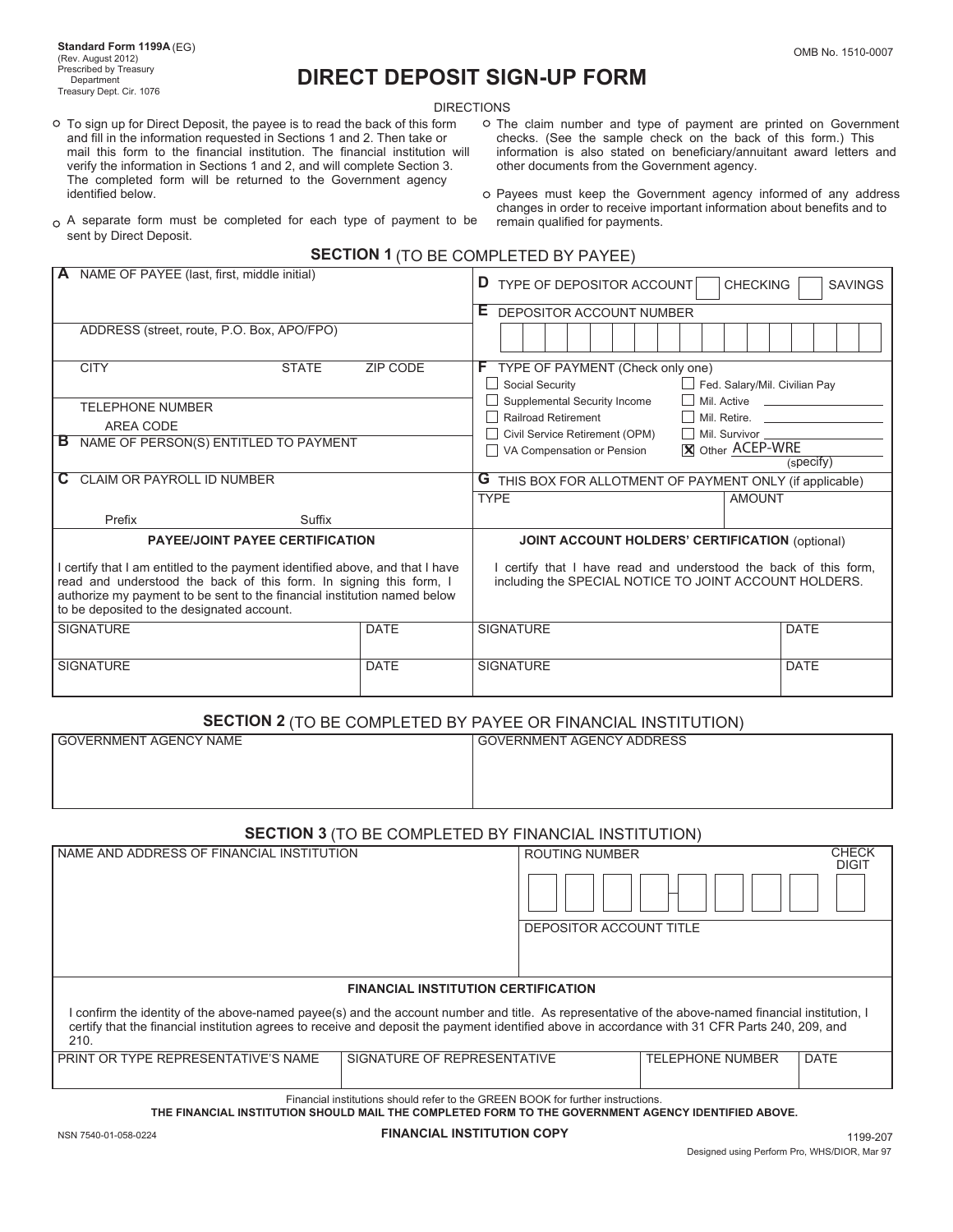# **DIRECT DEPOSIT SIGN-UP FORM**

DIRECTIONS

- and fill in the information requested in Sections 1 and 2. Then take or checks. (See the sample check on the back of this form.) This mail this form to the financial institution. The financial institution will information verify the information in Sections 1 and 2, and will complete Section 3. other documents from the Government agency. The completed form will be returned to the Government agency identified below. **Payees must keep the Government agency informed of any address**
- O To sign up for Direct Deposit, the payee is to read the back of this form O The claim number and type of payment are printed on Government and fill in the information requested in Sections 1 and 2. Then take or checks. ( information is also stated on beneficiary/annuitant award letters and
- $\circ$  A separate form must be completed for each type of payment to be sent by Direct Deposit.
- changes in order to receive important information about benefits and to

|  | <b>SECTION 1 (TO BE COMPLETED BY PAYEE)</b> |
|--|---------------------------------------------|
|--|---------------------------------------------|

| A NAME OF PAYEE (last, first, middle initial)                                                                                                                                                                                                                               |                 | D TYPE OF DEPOSITOR ACCOUNT<br><b>CHECKING</b><br><b>SAVINGS</b>                                                         |                               |  |
|-----------------------------------------------------------------------------------------------------------------------------------------------------------------------------------------------------------------------------------------------------------------------------|-----------------|--------------------------------------------------------------------------------------------------------------------------|-------------------------------|--|
|                                                                                                                                                                                                                                                                             |                 | E DEPOSITOR ACCOUNT NUMBER                                                                                               |                               |  |
| ADDRESS (street, route, P.O. Box, APO/FPO)                                                                                                                                                                                                                                  |                 |                                                                                                                          |                               |  |
| <b>CITY</b><br><b>STATE</b>                                                                                                                                                                                                                                                 | <b>ZIP CODE</b> | F TYPE OF PAYMENT (Check only one)                                                                                       |                               |  |
|                                                                                                                                                                                                                                                                             |                 | Social Security                                                                                                          | Fed. Salary/Mil. Civilian Pay |  |
| <b>TELEPHONE NUMBER</b>                                                                                                                                                                                                                                                     |                 | Supplemental Security Income                                                                                             |                               |  |
| <b>AREA CODE</b>                                                                                                                                                                                                                                                            |                 | <b>Railroad Retirement</b>                                                                                               | Mil. Retire.                  |  |
| NAME OF PERSON(S) ENTITLED TO PAYMENT<br>в                                                                                                                                                                                                                                  |                 | Civil Service Retirement (OPM)<br>Mil. Survivor<br><b>X</b> Other ACEP-WRE                                               |                               |  |
|                                                                                                                                                                                                                                                                             |                 | VA Compensation or Pension                                                                                               | (specify)                     |  |
| <b>CLAIM OR PAYROLL ID NUMBER</b><br>C.                                                                                                                                                                                                                                     |                 | <b>G</b> THIS BOX FOR ALLOTMENT OF PAYMENT ONLY (if applicable)                                                          |                               |  |
|                                                                                                                                                                                                                                                                             |                 | <b>TYPE</b><br><b>AMOUNT</b>                                                                                             |                               |  |
| Prefix<br>Suffix                                                                                                                                                                                                                                                            |                 |                                                                                                                          |                               |  |
| <b>PAYEE/JOINT PAYEE CERTIFICATION</b>                                                                                                                                                                                                                                      |                 |                                                                                                                          |                               |  |
|                                                                                                                                                                                                                                                                             |                 | <b>JOINT ACCOUNT HOLDERS' CERTIFICATION (optional)</b>                                                                   |                               |  |
| certify that I am entitled to the payment identified above, and that I have<br>read and understood the back of this form. In signing this form, I<br>authorize my payment to be sent to the financial institution named below<br>to be deposited to the designated account. |                 | certify that I have read and understood the back of this form,<br>including the SPECIAL NOTICE TO JOINT ACCOUNT HOLDERS. |                               |  |
| <b>SIGNATURE</b>                                                                                                                                                                                                                                                            | <b>DATE</b>     | <b>SIGNATURE</b>                                                                                                         | <b>DATE</b>                   |  |
|                                                                                                                                                                                                                                                                             |                 |                                                                                                                          |                               |  |
| <b>SIGNATURE</b><br><b>DATE</b>                                                                                                                                                                                                                                             |                 | <b>SIGNATURE</b>                                                                                                         | <b>DATE</b>                   |  |

## **SECTION 2** (TO BE COMPLETED BY PAYEE OR FINANCIAL INSTITUTION)

| GOVERNMENT AGENCY NAME | GOVERNMENT AGENCY ADDRESS |
|------------------------|---------------------------|
|                        |                           |
|                        |                           |
|                        |                           |
|                        |                           |

## **SECTION 3** (TO BE COMPLETED BY FINANCIAL INSTITUTION)

| I NAME AND ADDRESS OF FINANCIAL INSTITUTION                                                                                                                                                                                                                                                                   |                             | <b>ROUTING NUMBER</b>   |                         | <b>CHECK</b><br><b>DIGIT</b> |  |
|---------------------------------------------------------------------------------------------------------------------------------------------------------------------------------------------------------------------------------------------------------------------------------------------------------------|-----------------------------|-------------------------|-------------------------|------------------------------|--|
|                                                                                                                                                                                                                                                                                                               |                             | DEPOSITOR ACCOUNT TITLE |                         |                              |  |
|                                                                                                                                                                                                                                                                                                               |                             |                         |                         |                              |  |
|                                                                                                                                                                                                                                                                                                               |                             |                         |                         |                              |  |
|                                                                                                                                                                                                                                                                                                               |                             |                         |                         |                              |  |
| <b>FINANCIAL INSTITUTION CERTIFICATION</b>                                                                                                                                                                                                                                                                    |                             |                         |                         |                              |  |
| I confirm the identity of the above-named payee(s) and the account number and title. As representative of the above-named financial institution, I<br>certify that the financial institution agrees to receive and deposit the payment identified above in accordance with 31 CFR Parts 240, 209, and<br>210. |                             |                         |                         |                              |  |
| PRINT OR TYPE REPRESENTATIVE'S NAME                                                                                                                                                                                                                                                                           | SIGNATURE OF REPRESENTATIVE |                         | <b>TELEPHONE NUMBER</b> | <b>DATE</b>                  |  |
|                                                                                                                                                                                                                                                                                                               |                             |                         |                         |                              |  |
|                                                                                                                                                                                                                                                                                                               |                             |                         |                         |                              |  |

Financial institutions should refer to the GREEN BOOK for further instructions.

**THE FINANCIAL INSTITUTION SHOULD MAIL THE COMPLETED FORM TO THE GOVERNMENT AGENCY IDENTIFIED ABOVE.**